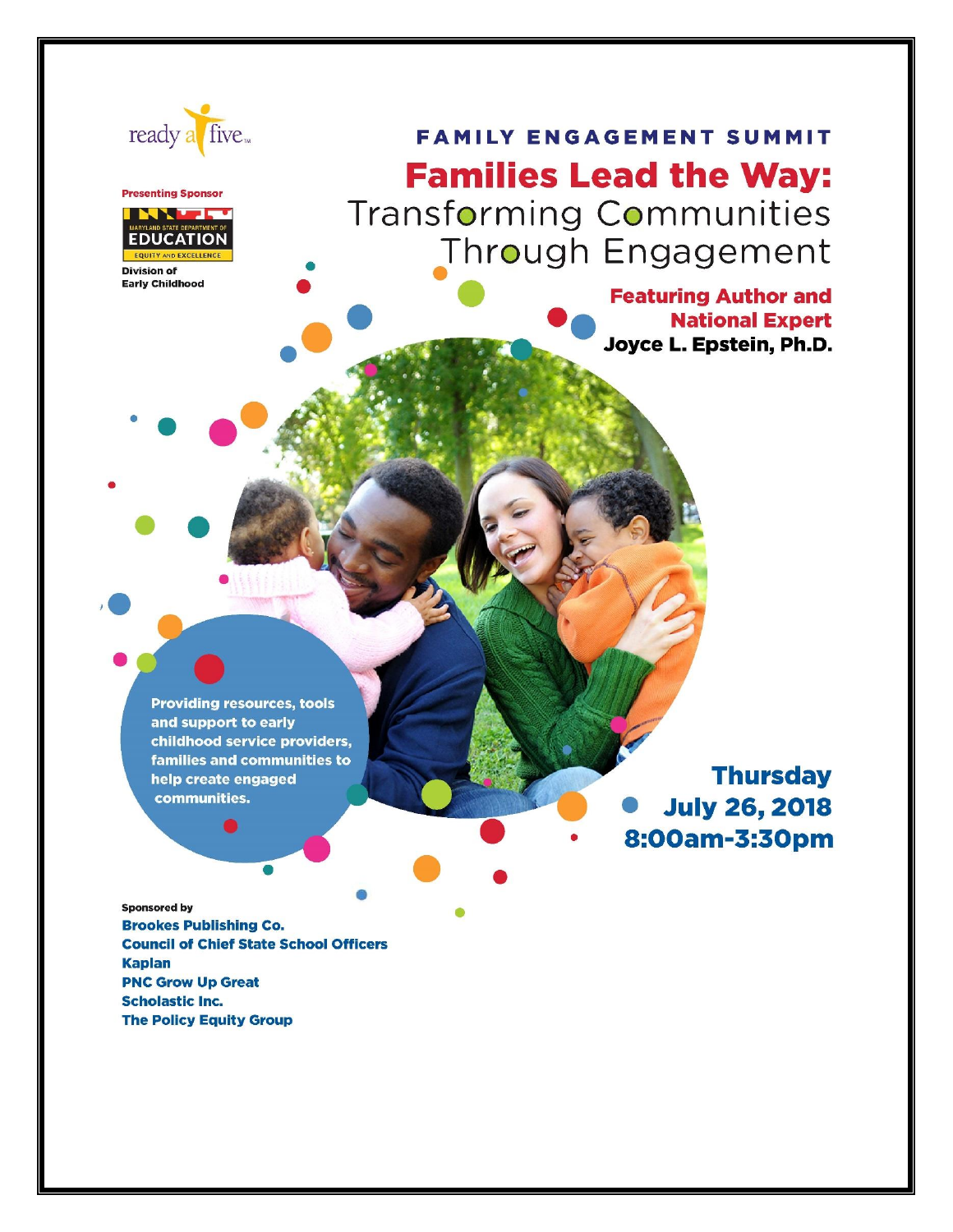# **Program**

| <b>Registration, Breakfast and Networking</b>                                                                                                                                                | 8:00-9:00 AM    |
|----------------------------------------------------------------------------------------------------------------------------------------------------------------------------------------------|-----------------|
| <b>Welcome and Greetings</b>                                                                                                                                                                 | $9:00-9:15$ AM  |
| Keri Hyde, Executive Director, Ready At Five and<br>Dorothy Stoltz, Director for Community Engagement, Carroll County Public<br>Library                                                      |                 |
| Steven Hicks, Assistant State Superintendent, Maryland State Department<br>of Education, Division of Early Childhood                                                                         |                 |
| Keynote<br>Joyce Epstein, Ph.D., Director of the Center on School, Family, and<br>Community Partnerships and the National Network of Partnership Schools<br>(NNPS)                           | $9:15-10:15$ AM |
| <b>Break</b>                                                                                                                                                                                 | 10:15-10:30 AM  |
| Early Childhood Advisory Councils on Effective Family Engagement Initiatives 10:30-11:30 AM                                                                                                  |                 |
| Mandy Feeney, Early Childhood Instructional Coordinator, Chair, Early<br>Childhood Advisory Council, Cecil County Public Schools                                                             |                 |
| Lisa Davis, Coordinator, Early Childhood Programs, Howard County Public<br>School System                                                                                                     |                 |
| Black and Latino Parents' Promotion of their Young Children's Learning                                                                                                                       | 11:30 AM-Noon   |
| Susan Sonnenschein, Ph.D., Associate Professor, Graduate Program Director<br>Applied Developmental Psychology Program UMBC                                                                   |                 |
| Introducing the New Maryland Families Engage Website                                                                                                                                         | 12:00-12:15 PM  |
| Chris Swanson, Ed.D., Senior Director of Quality Early Care & Education<br>Associate Research Scientist, Johns Hopkins University School of Education,<br>Center for Technology in Education |                 |
| <b>Networking Lunch</b>                                                                                                                                                                      | 12:15-1:30 PM   |
| Workshops                                                                                                                                                                                    | 1:30-3:30 PM    |
| Conclusion                                                                                                                                                                                   | 3:30 PM         |

*Please visit our Education Stations for wonderful resources from Judy Centers, Local Councils, Maryland Family Network, Johns Hopkins CTE and Library Partners. (Located in the hallway across from the registration table) Also, please visit our Maryland Families Engage Web Café for a chance to view the NEW Maryland Families Engage website! (Located in the Memorabilia Room)*

*Open 8:00am-12:30pm*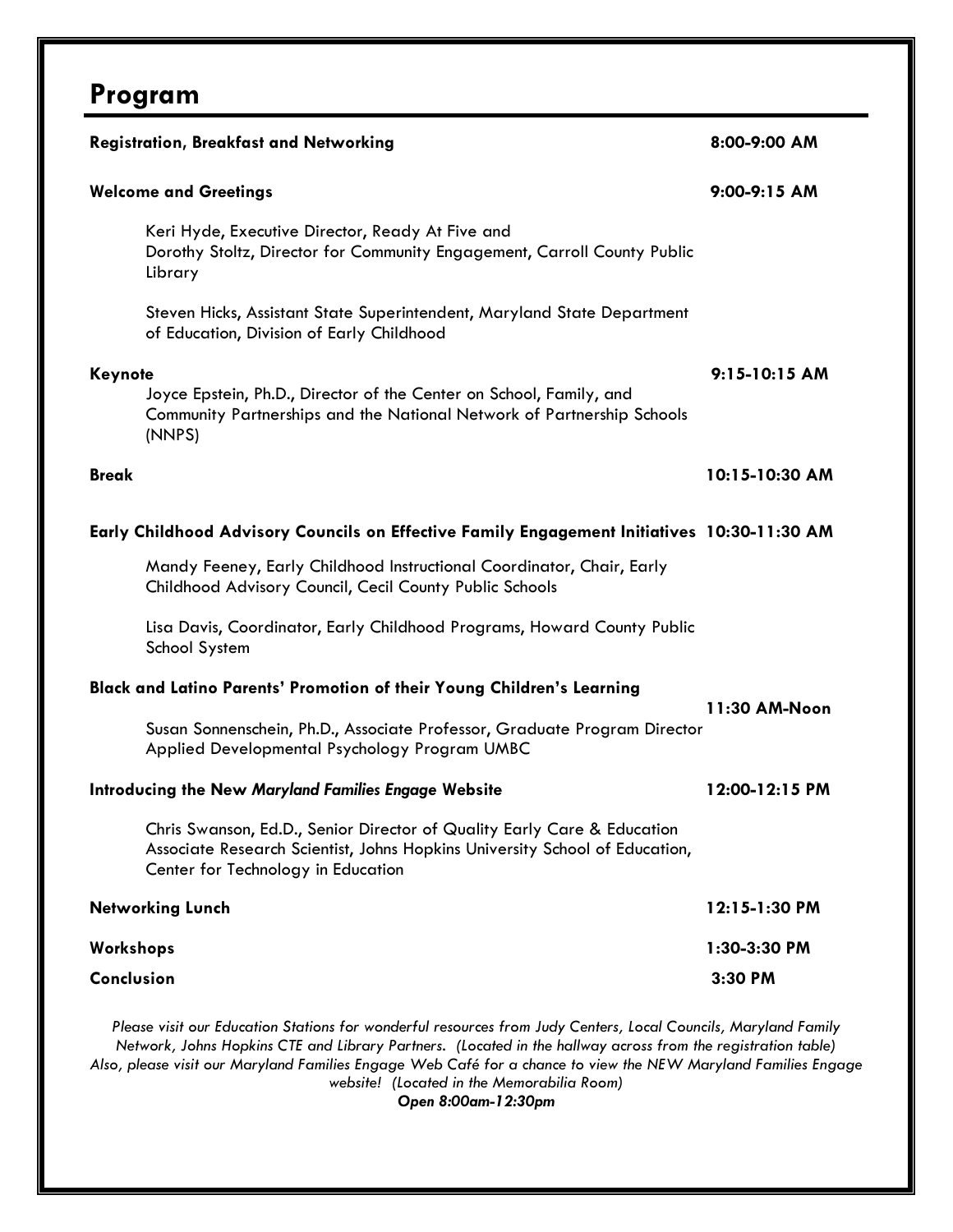# **Keynote Speaker**



### **Joyce Epstein, Ph.D.**

Joyce L. Epstein, Ph.D. is Director of the Center on School, Family, and Community Partnerships and the National Network of Partnership Schools (NNPS), Principal Research Scientist, and Research Professor of Sociology at Johns Hopkins University. In 1995, she established the National Network of Partnership Schools (NNPS), which provides professional development to enable school, district, and state leaders to design research-based programs of family and community involvement.

Dr. Epstein has authored over one hundred publications on family and community involvement including *School, Family, and Community Partnerships: Your Handbook for Action*, Third Edition (Corwin Press, 2009), which guides partnerships program development, and a textbook for college courses for future teachers and administrators called *School, Family, and Community Partnerships: Preparing Educators and Improving Schools*, second edition (Westview, 2011).

Among recent awards, she was named a Fellow of the American Educational Research Association (AERA) in 2009 and received the 2009 Elizabeth Cohen Award for Applied Research from AERA's Sociology of Education Special Interest Group. Her current research focuses on how district and school leadership affect the quality of schools' programs of family and community involvement and results for students. In all her work, she is interested in the connections of research, policy, and practice.

# **Facilitator**



### **Jeffrey Capizzano**

Jeffrey Capizzano is President and Founder of the Policy Equity Group, LLC, a consultancy that empowers socially conscious organizations by providing advocacy, research, and communications support. He is a nationally known advocate and researcher with both private and public-sector experience. Prior to founding his consultancy, Mr. Capizzano was a Senior Policy Advisor for Early Childhood Development and Education at the Administration for Children and Families within the U.S. Department of Health and Human Services. He also

worked for seven years at the Urban Institute conducting policy-related research in the areas of early childhood and K–12 education.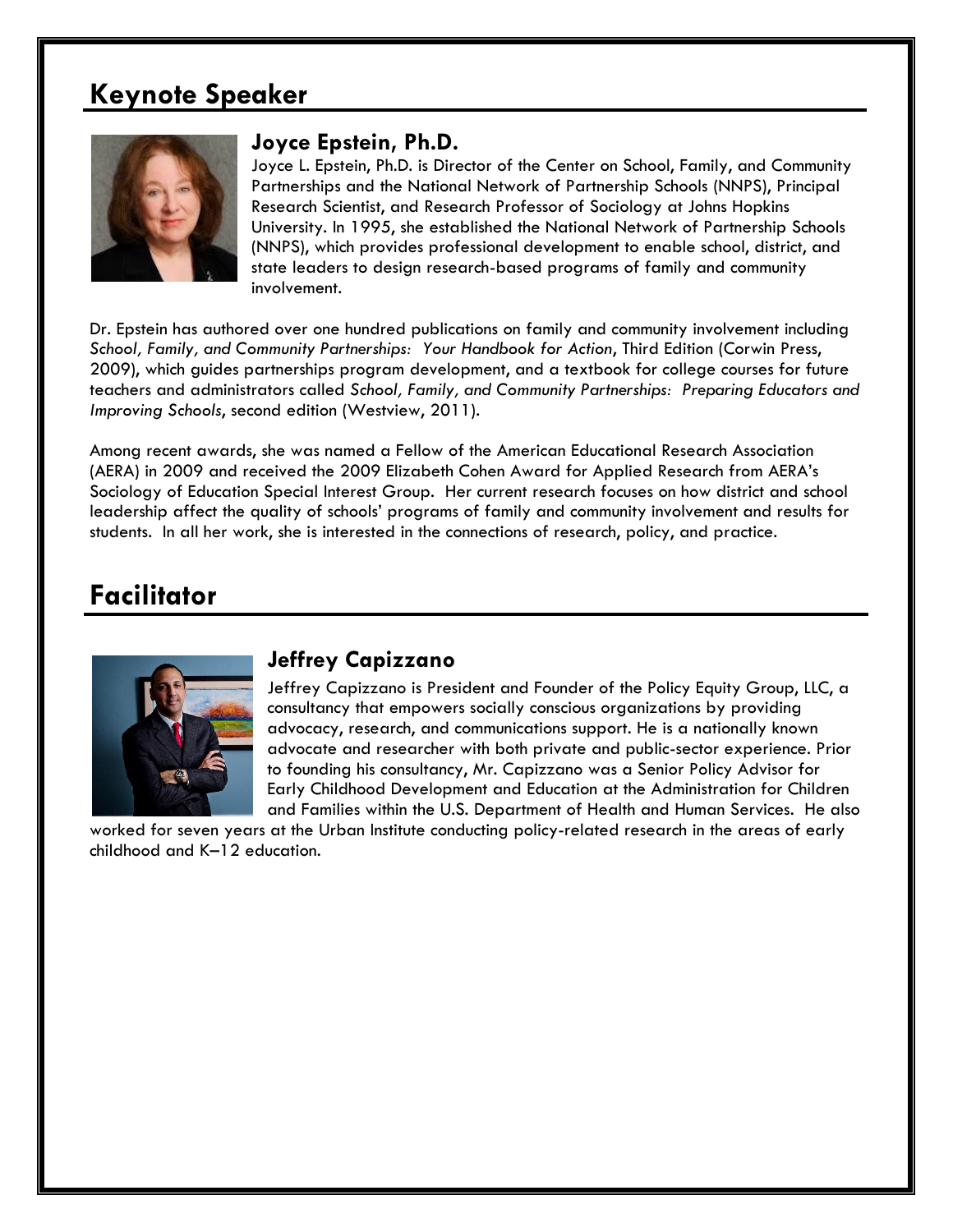# **Morning Presenters**

### **Lisa Davis**

Lisa has been the Coordinator of Early Childhood Programs for the Howard County Public School System for 12 years. Prior to that, she was an assistant principal and an elementary math/science curriculum specialist. She was lucky enough to spend the first ten years of her career teaching preschool, kindergarten, and second grade. She is the co-founder/co-chair of the Howard County Early Childhood Advisory Council and is on a mission to create a countywide, high-quality early childhood infrastructure (including community-based child care programs and the public school system) that provides support for all young children and their families.

## **Mandy Feeney**

Mandy is the Instructional Coordinator for Early Childhood Education, and the Chair of Cecil County Early Childhood Advisory Council with Cecil County Public Schools. She began her career in early childhood education 24 years ago as a teacher's assistant in a child care center. Mandy has worked in the Cecil County Public School system for the past 17 years. Her roles have included prekindergarten teacher, kindergarten teacher, special educator, instructional coach and assistant principal. She has obtained two undergraduate degrees and two Master's degrees with concentrations in early education, elementary education, reading and literacy, and educational leadership. She has been the Coordinator of Early Childhood Curriculum, Instruction and Assessment for the last 3 years. Mandy supervises the Cecil County Judy Center, serves on the Board of Directors for MRDC representing the interest of early education and Head Start, and serves as the Chair of the Cecil County Early Childhood Advisory Council. She has redefined the vision and work of the Cecil County ECAC and as a result serves on a Local Management Board subcommittee advocating for the importance of allocated resources and supports focused on young families and their children in Cecil County.

### **Susan Sonnenschein, Ph.D.**

Dr. Sonnenschein is an Associate Professor in the Applied Developmental Psychology program at the University of Maryland, Baltimore County. In addition to her doctorate in developmental psychology, she received a Master's degree in education psychology and is certified as a school psychologist.

## **Chris Swanson, Ed.D.**

Dr. Christopher Swanson leads a team focused on improving outcomes for young children, and any child with diverse development and learning. This includes partnering with the Maryland State Department of Education to operate the Maryland EXCELS Quality Rating and Improvement System that is designed to ensure all children have access to high-quality child care and preschool programming; Maryland Learning Links, a comprehensive educational strategies and innovations website; the Making Access Happen initiative promoting inclusive preschool education; the Maryland Families Engage website designed to promote best-practices in partnering with families to holistically meet the needs of children; and multiple early learning and special education competency-based workforce transformation badging models. Before joining Hopkins, he served as the principal for the National Connections Academy School. Prior to that role, he was the director of professional development and instructional supports, and an autism and cognitive delay specialist in the central office of Baltimore County Public Schools.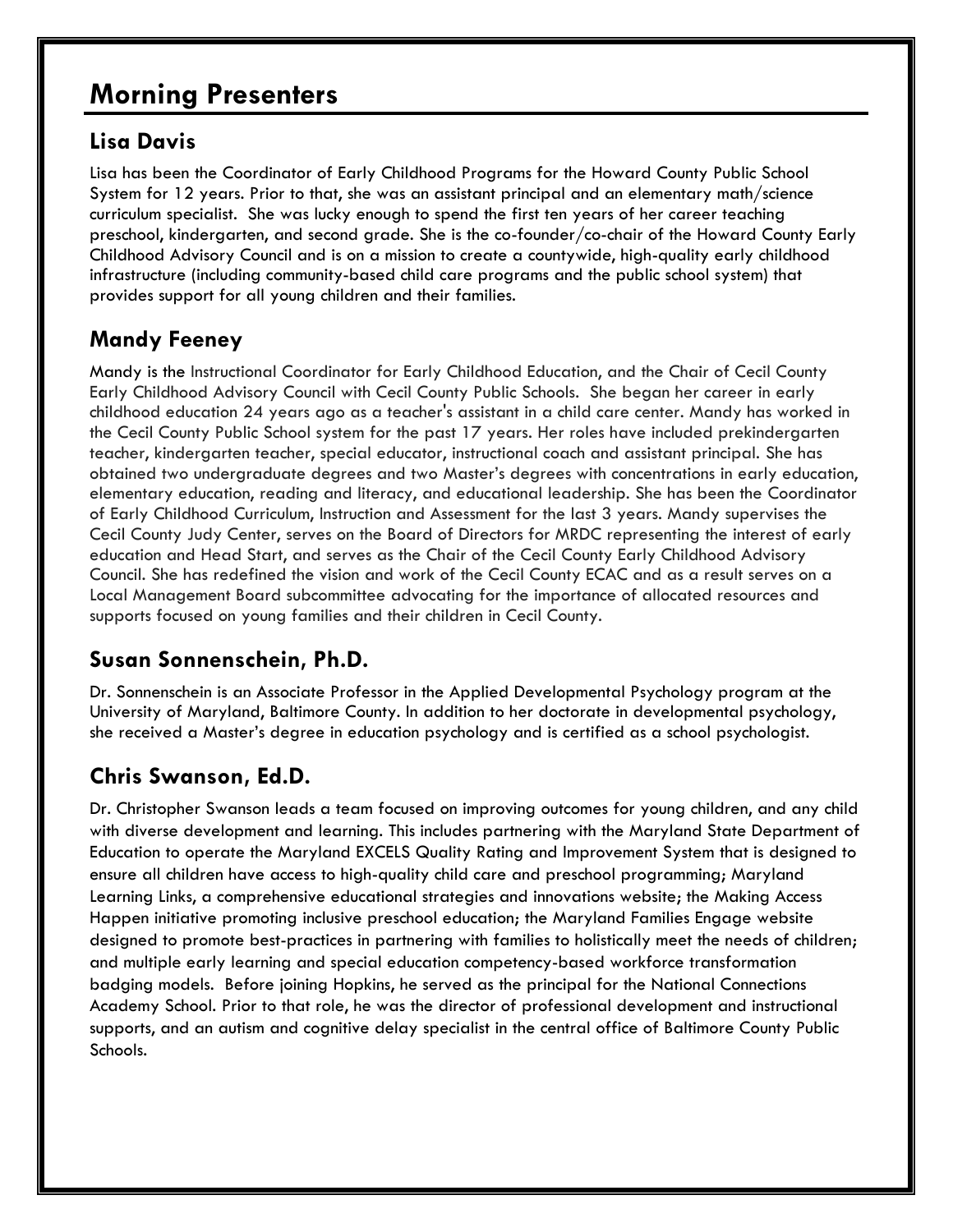# **Workshops**

### **A. It Takes a Village: Understanding Millennials and Gen Xers as Parents Room: A302 Lacy Tsonis, Maryland Family Network and Bunny Egerton, Columbia Association**

*Each generation of parents changes how we view and understand parenting styles and family dynamics. Generation X and Millennial parents have unique perspectives and approaches to raising their children; understanding these is an important aspect of building strong relationships with them. To truly engage families, understanding who they are and how they approach parenting is an important aspect of the relationship. Come explore how Generation X and Millennials were raised, how this impacts how they parent, and strategies to engage with them.*

### **B. Empowerment is Our Policy: Utilizing Parent Leaders to Create Positive Impact Room: A303 Jody Burghardt, Discovery Station Early Head Start, Angelica de Soto, Early Head Start, and Susan Palomino**

*This workshop will detail our belief in not only sharing best practices with parents about ways they, as their children's' first teachers, can stimulate and make their children's learning continuous; but also offer the adequate space for parents themselves to practice leadership in diverse ways, and*  foster a sense of community by sharing their own areas of knowledge and expertise. We believe *our initiatives promote family well-being, support the educational aspirations of parents and families as well as develop families as leaders and becoming their children's advocates.*

### **C. From Parent Participant to Parent Leader: The Parent University Program Room: A304 Britney Pitts, University of Maryland Promise Heights Initiative, and Giselle Joseph, Parent Coordinator, Parent University Program**

*This workshop aims to describe in detail the role of parent leadership in a community parenting program in West Baltimore, the Parent University Program (PUP). This workshop will introduce the PUP and its components; discuss the need and benefit of having peer leadership amongst the parents; describe the role of peer leaders; and discuss how to empower parents to move from PUP participant to PUP leader. The PUP brings in community partners to provide families with children birth to three years old with education and information on early brain development, health and nutrition, safety and discipline, stress management, attachment, parenting, and the importance of talking to their babies.* 

### **D. High Impact Culturally Responsive Family, School, and Community Engagement For Early Childhood Education Room: Aud.**

### **Karmen Rouland, Ph.D., Mid-Atlantic Equity Consortium and**

### **Nyla Bell, Senior Equity Specialist, Mid-Atlantic Equity Consortium**

*In this workshop, participants will learn how to engage racially, linguistically, and socioeconomically diverse families and learn how to address the needs of these families by examining assumptions and discussing strategies to promote two-way partnerships. The session will enable educators to create a culturally responsive setting where parents feel welcomed so that they can: 1) engage in the school environment and their child's education; 2) create a positive learning environment at home which will promote their child's well-being and learning; and 3) advocate for their children at school. Participants will think about and discuss the needs of families in their school/district and their hopes for family communities to become advocates within the school community, especially low-income and linguistically diverse families. We will explore methods of how to build authentic two-way partnerships and explore multiple strategies for meeting the needs of families.*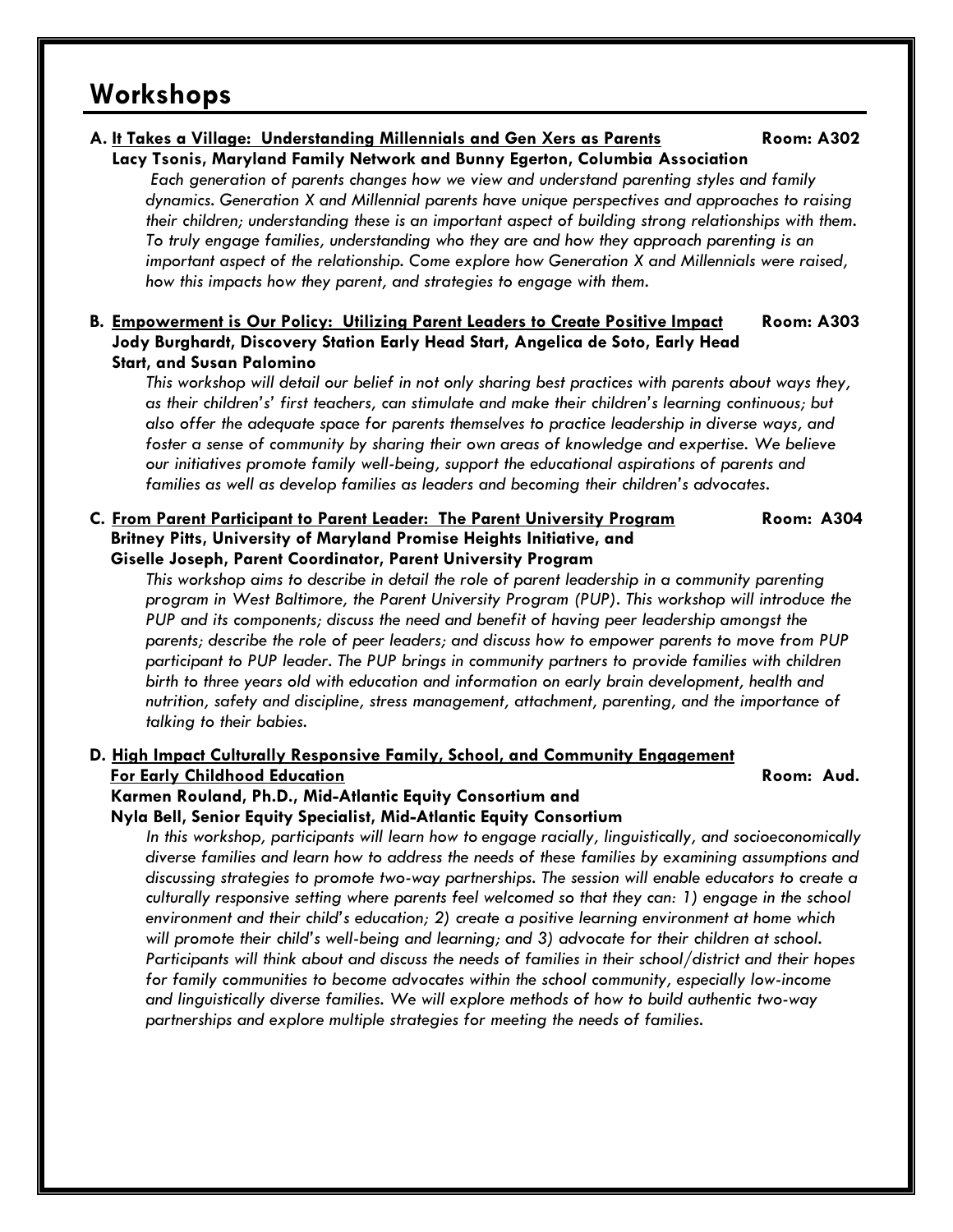### **E. The Importance of Culturally, Diverse Voices in Educational Settings: Utilizing Immigrant Parent Leaders to Connect Educators to the Communities they Serve Room: A306 Sonia Pruneda-Hernandez and Laura Gardner**

*In this workshop, participants will design a plan to implement that will assist in involving all parents and identifying strategies for inviting diverse families/parents to take on leadership roles. Utilizing Immigrant Parent Leaders to Connect Educators to the Communities they serve. This workshop outlines a professional development experience for educators designed to connect them with immigrant communities they serve.* 

### **F. Using Media to Promote Collective Capacity in Family Engagement Room: 7 South A Krista Respass, Maryland Public Television and Jackie Cassidy, Harford County Public Library**

*In this workshop, MPT will demonstrate a family engagement activity model that champions multigenerational family learning to engage all members of the family in a creative learning process as they explore, share and create together. This multi-generational model is inspired by both Ricarose Roque's work at the MIT Media Lab, and the pioneering two-gen work of the National Center for Families Learning. Participants will learn how to leverage educational media and technology during their family engagement initiatives. MPT will highlight a variety of educator resources that include curriculum, background information and supports necessary for facilitators to confidently lead families during family engagement sessions. Educational digital media can foster a great learning and bonding experience for children and family members. Co-viewing activities increases preschool parents' awareness of, and ability to support their children's learning in the home environment.*

### **G. Besides Love, What Every Family Needs Room: A300**

### **Gail Guillard and Virginia McDaniel, Maryland Family Network**

*This workshop will provide an opportunity for parents and organizational representatives to experience first-hand a Strengthening Families Maryland Parent Café. Those who are interested in bringing a fresh parent engagement and parent leadership model to their organizations will gain an understanding of Parent Cafés and will learn about free training opportunities and resources for providing Strengthening Families Maryland Parent Cafés in their communities.* 

### **H. Working with Children with Challenging Behaviors/ECAC Involvement Room: 7 South B Anna Simulis, Early Childhood Behavioral Health Coach, and Todd Hall, Early Childhood Coordinator, Worcester County Public Schools**

*Participants will delve more deeply into understanding, preventing and planning responses to challenging behaviors in young children. These sessions will highlight the Devereux Early Childhood Initiative, Facing the Challenge, including exploring answers to questions such as: What is challenging behavior? Why do kids misbehave? How can we partner with parents? What are some prevention strategies?*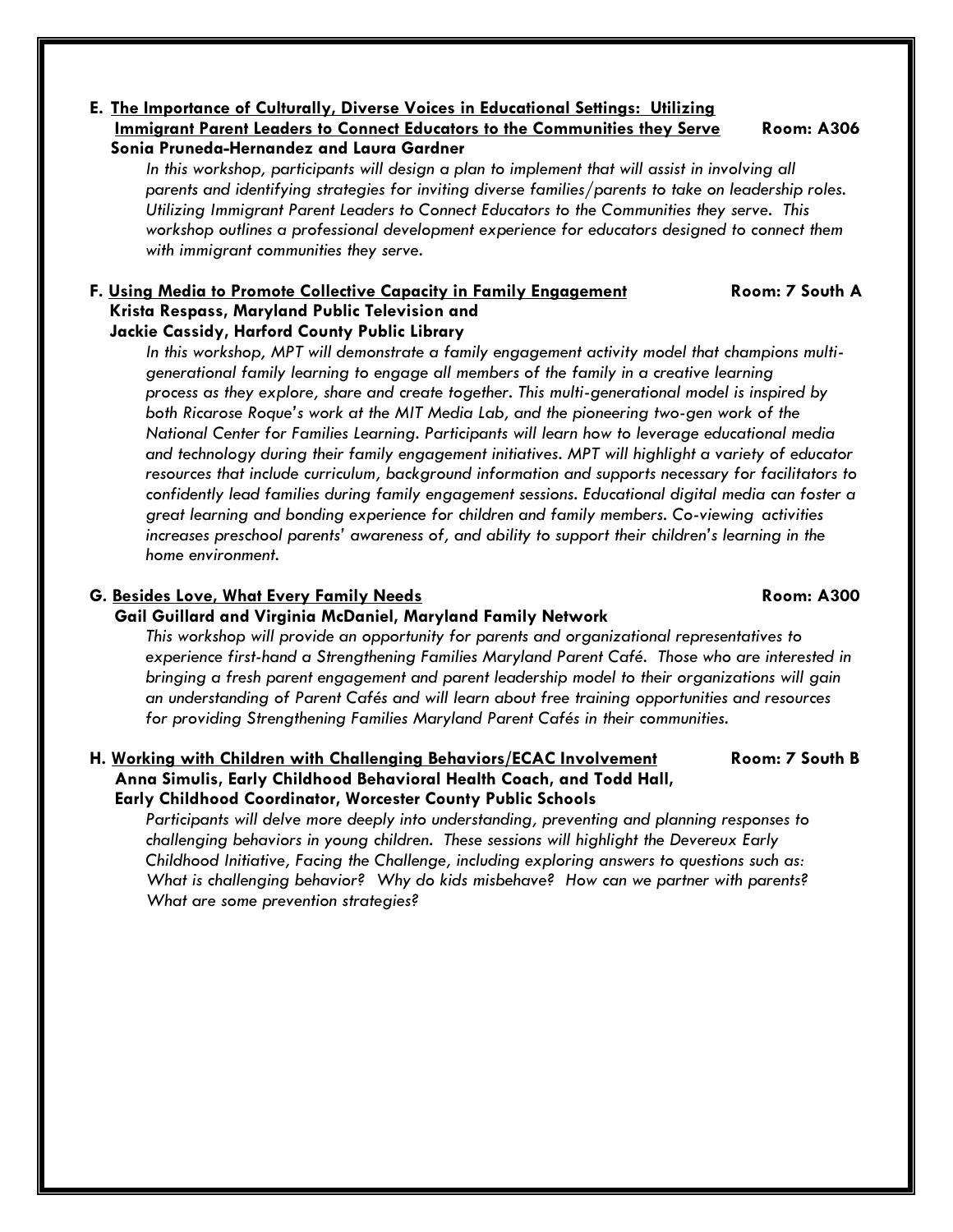# **Workshop Presenters**

## **Nyla Bell**

Nyla is a former third generation Philadelphia public school teacher with over 10 years of experience in education and a longstanding commitment to working for education equity and social justice. As MAEC's Senior Education Equity Specialist, Nyla provides technical assistance (TA) to school districts seeking to advance racial, gender, cultural, and socioeconomic equity in their schools. Before joining MAEC, Nyla's work for education justice began as a teenager when she got her first paying job as a youth organizer and continued into adulthood as an English teacher; teacher consultant; graduate school instructor on race & critical pedagogy; and TA trainer.

## **Jody Burghardt**

Jody has worked in the Early Childhood Education field for over 13 years as an advocate for parents, children and child care providers throughout Montgomery County. She has served on many committees and advisory boards at the local and state level. She is bilingual in English and Spanish and loves to stay active. In her free time, you can usually find her teaching group fitness classes at local gyms and training individuals to be group fitness instructor.

## **Jackie Cassidy**

Jackie is a Children's Services Librarian, Lead Media Mentor and Tinkerer with 15 years of experience at Harford County Public Library. She is also a committee chairperson for the Association for Library Services to Children, a division of the American Library Association. Sparking curiosity in children and engaging families with wondrous selections of media—both new and old is the most rewarding part of her day.

## **Angelica de Soto**

Angelica, a bilingual and bi-cultural staff member, is the Parent Community Engagement Specialist for the Early Head Start (EHS) program in which her role is to provide opportunities for families to engage, support and expand their leadership skills. She has worked with the community at large for the past twenty years. Her experience through the community has ranged from volunteering with programs such as the Friends in Action, a program that promotes supporting, teaching and advocating for families; to working with the school system as an interpreter/translator. At EHS, she has had the opportunity to work in different roles for over a decade, from providing direct services to families and children, to assisting the assisting the health coordinator, and now, supporting parent's learning with her current position. Working in different roles for the EHS program has given her the understanding of the mission and services for the program. Participating in Early Head Start has been an inspiring experience for her.

### **Bunny Egerton**

Bunny has overseen the Columbia Association Youth Services Division for over 15 years, managing 20 before and after school child care centers, employing 100 providers and serving 1,800 children daily. Previously, she has worked as a high school principal, testing coordinator, teacher, and in retail management. She is an adjunct instructor at Howard Community College. She received her Bachelor's Degree from Allegheny College, and her MEd in Special Education from Loyola University Maryland.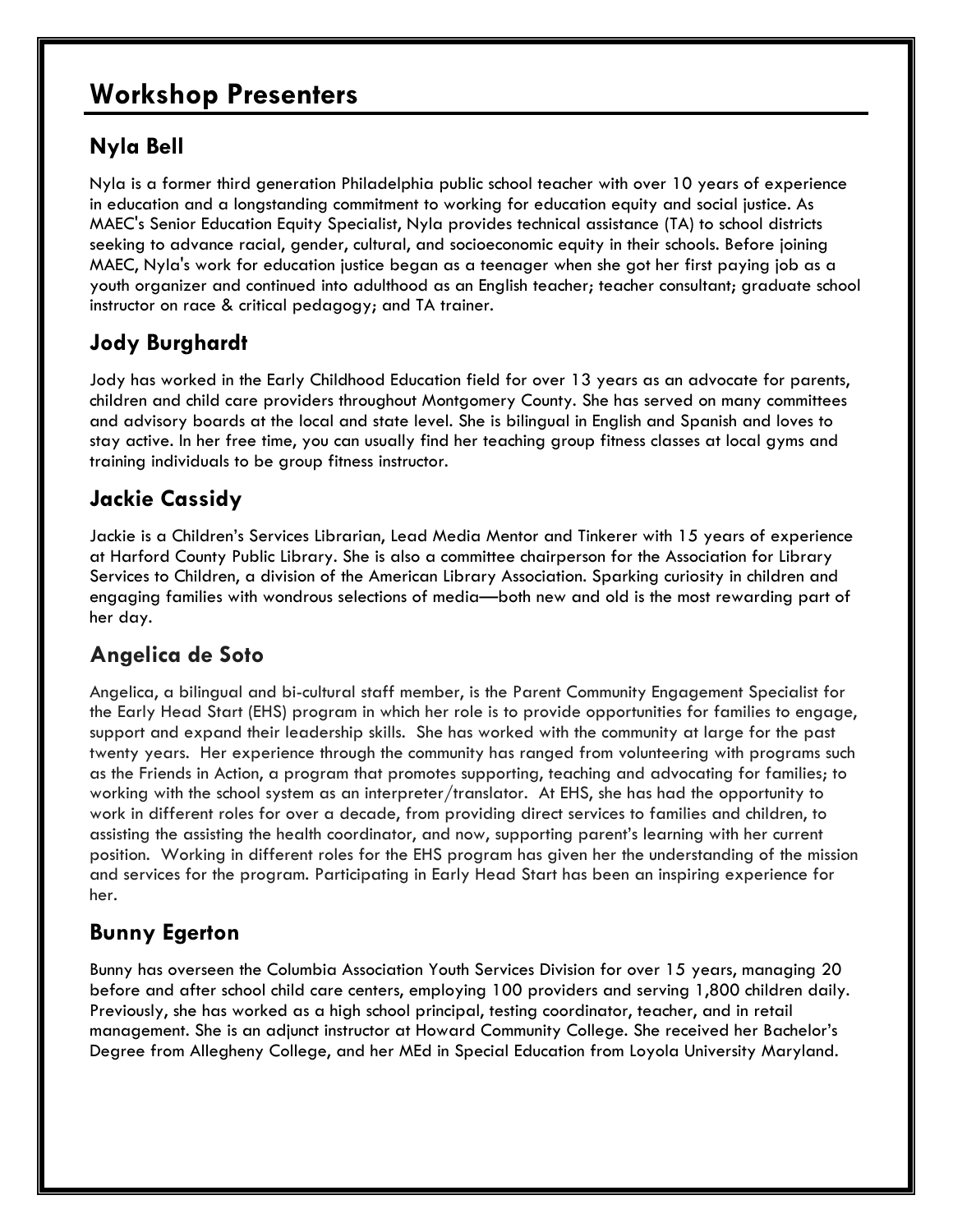### **Andrea Felder**

Andrea is a Strengthening Families Maryland Parent Café parent leader and mother of four young children. She homeschools her children and is an active part of her local homeschooling community. Andrea completed the Strengthening Families Maryland Parent Café Facilitator Training Institute at the beginning of 2018 and has recently joined the Maryland Family Network Parent Café team.

### **Laura Gardner**

Laura has 16 years of experience working in public education, refugee resettlement, and social work. While in public education, she worked as a district level manager for immigrant family and community engagement as well as a school social worker. Laura worked for Bridging Refugee Youth and Children's Services (BRYCS) managing their national technical assistance initiative to federal Refugee School Impact Grantees. She has facilitated professional development on building the capacity of teachers and school systems to engage immigrant families in their children's education, language access, cultural competency, equity, unaccompanied immigrant children, immigrant family reunification, and refugee resettlement. Gardner holds a Master's degree in Social Work from Columbia University and a Bachelor's degree in Education.

### **Gail Guillard, MA**

Gail is the Family Support Training Director and Strengthening Families Coordinator with Maryland Family Network. Gail holds a Master's Degree in Clinical Psychology and has over 25 years of experience working with, and on behalf of, families. Her background includes family counseling; working with adolescents; family support; and training of human service staff. She is a certified trainer of both Be Strong Families Parent Cafés and of Bringing the Protective Factors to Life in Your Work, is a certified MBTI facilitator, and has presented workshops on a range of professional development topics in addition to facilitating Parent Cafés.

## **Todd Hall**

Todd is the Early Childhood Coordinator for Worcester County Public Schools. He has been a former Principal at both Pocomoke Elementary and Pocomoke Middle Schools. Pocomoke Elementary was named a National Title 1 school and Blue Ribbon School under his leadership. Mr. Hall received the prestigious Terrell Bell Award for Outstanding School Leadership in 2012 which recognized only 6 distinguished Principals each year.

## **Giselle Joseph**

Giselle reflects a personality that includes ambition, generosity, and thoughtfulness. She encourages fighting for what one desires and believes in and doing so through God because nothing great comes easy and with God everything is possible. Giselle is a mother, motivated by her love for learning as she strives to become an outstanding and successful woman. Her passion for learning new tools for parenting lead her to participate in the Parent University Program and she was promptly recognized as a leader. Giselle was asked to come back as a Parent Mentor and now serves as the program's Parent Coordinator.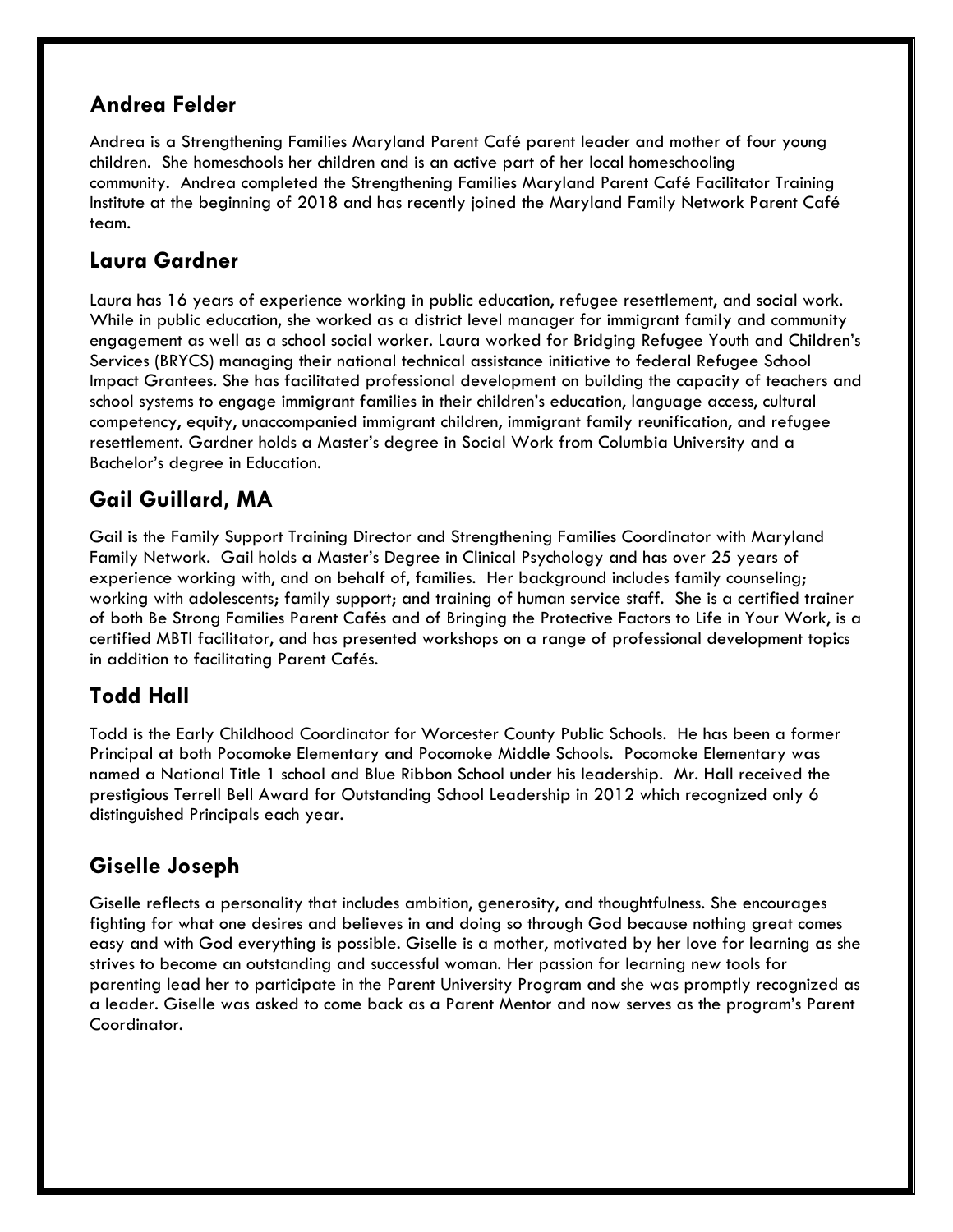# **Workshop Presenters**

### **Virginia McDaniel**

Virginia is the Human Services Program Assistant at Maryland Family Network. In her position she provides administrative support for the Strengthening Families Maryland Initiative, facilitates Strengthening Families Maryland Parent Cafés, and provides Parent Cafe technical assistance to organizations. Virginia currently holds a BA in Psychology, and has worked in the Human Services field for over 15 years. Throughout her career she has worked directly with families and young children in crisis intervention, providing teaching and counseling. She has dedicated her life to encouraging families to excel in the face of adversity, and doing so with humor, warmth, and strength.

### **Susan Palomino**

Susan is a wife, working parent and the mother of 36-month-old Lony Stephens. The family started the program in 2016 when Lony was around 11 months. As an immigrant working parent, mom was searching for a program to help her son's development to prepare him for school. Mom originally heard of the program when she was waiting to receive services at the WIC office. She applied and enrolled her son to receive services through the home visiting program. Even though it was hard sometimes, she tried to participate in all the group socializations, parent cafes, trainings and meetings available for parents. When her child turned two, the family applied for a center slot to give Lony a greater opportunity to learn and interact with other children. Also, giving the family the benefit to provide a safe environment for their child while they were at work. Recently mom, due to her work schedule, was able to be part of the Policy Council group as a representative for the parents in the center. As a member of the Policy Council, she has had the opportunity to use her leadership skills, by providing opinions and feedback on the services her son is receiving for the benefit of the community.

## **Britney Pitts, LCSW**

Britney received her MSW from the University of Maryland School of Social Work. She now works for the school's Promise Heights initiative as an Early Childhood Mental Health Consultant and is placed with the Judy Center at Eutaw Marshbrun Elementary School in West Baltimore. Britney does classroom consultation and social-emotional training for school staff; provides individual, group, and family therapy for students; and supervises MSW interns. She also serves as Program Coordinator for the Parent University Program, a program she started with as a first-year graduate student intern.

### **Sonia Pruneda-Hernandez**

Professor Pruneda-Hernandez is the Early Childhood Program Coordinator for Montgomery College Rockville and Takoma Park Campuses. Sonia earned her M.S. from Nova Southeastern University and her B.A. from the University of North Florida. She is a current doctoral candidate of early childhood education at Walden University. Sonia started her career in early childhood education with the Navy Child Care Programs in Jacksonville, Florida and continued in the ECE field directing and training in Child Care Centers for the Department of Defense - Naval Support Activity Naples, Italy and then government centers in Rockville, MD. She has worked extensively throughout her career assisting child care centers through the NAEYC Accreditation process. Pruneda-Hernandez is the Co-Advisor of the Montgomery College Early Childhood Education Club which has received numerous awards and is the MC Coordinator for the Maryland State Department of Education Child Care Career and Professional Development Fund. She has been teaching early childhood education courses at Montgomery College since 2006. She was awarded the MC Faculty Outstanding Service Award in 2015 and the NISOD of Excellence Award in 2016.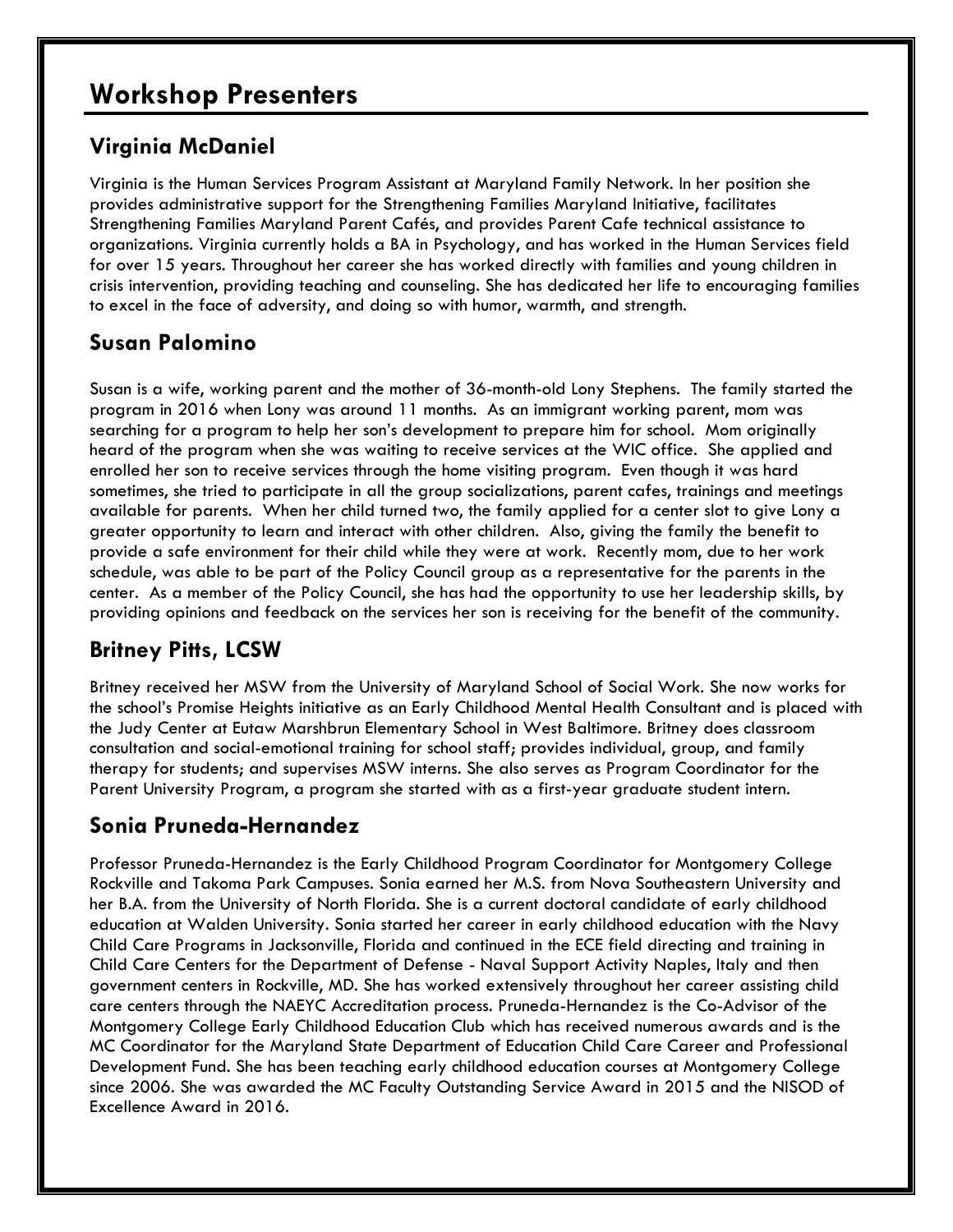### **Krista Respass**

Krista has worked with and on behalf of the child care community for more than 20 years and is currently the Managing Director of Early Childhood Education Services at Maryland Public Television. Ms. Respass coordinates many professional development and outreach activities, including the US Department of Education's Ready To Learn Initiative as both a station partner, and most recently, in developing national resources using research-based, multi-platform early learning content from PBS KIDS. Ms. Respass, has work jointly with the Maryland State Department of Education developing online professional development courses for Core of Knowledge clock hours for Maryland's early educators.

### **Karmen Rouland**

With over 15 years of experience working on issues of race, gender, and family engagement, Karmen oversees CEE's technical assistance portfolio. Previously, she served as a youth mentor in Michigan and Washington, DC and was an assistant teacher in an early childhood setting. Most recently, Karmen was employed at the DC Office of the State Superintendent of Education. Since 2006, Karmen has taught undergraduate and graduate-level educational psychology and research methods courses. She holds a B.S. in Psychology from Howard University and her M.S. and Ph.D. from the Combined Program in Education and Psychology at the University of Michigan.

## **Anna Simulis, LCSW-C**

Anna relocated from upstate New York to the eastern shore in 2008 where she became the Clinical Therapist for youth in a treatment foster care independent living program. Since that time, she has worked as a Clinical Therapist, PRP Specialist and Program Director for an outpatient mental health clinic, Program Coordinator for the Early Childhood Mental health Consultation Project at Salisbury University, Adjunct Professor at Salisbury University and is currently the Early Childhood Behavioral Health Coach for Worcester County Public Schools. Anna has completed the Early Childhood Mental Health Certificate through University of Maryland and the TOT certifications in both Social and Emotional Foundations for Early Learning and from the Devereux Center for Resilient Children for Facing the Challenge: Working with Children with Challenging Behaviors. Anna is also certified as a Trauma Informed Therapist through the Justice Resource Institute in Massachusetts.

### **Lacey Tsonis**

Lacey is the Assistant Deputy Director at Maryland Family Network and has worked with children and families for over 15 years. She began her career in before/after school child care, and summer camps before spending a brief time working in human resources. For the last decade, she has worked with the Maryland Child Care Resource Network, first as the Professional Development Coordinator at the Howard County Child Care Resource Center. Her work focuses on improving the quality and accessibility of affordable child care for families in Maryland. Lacey received her Bachelor's Degree from Albright College in Reading, Pennsylvania in Child and Family Studies.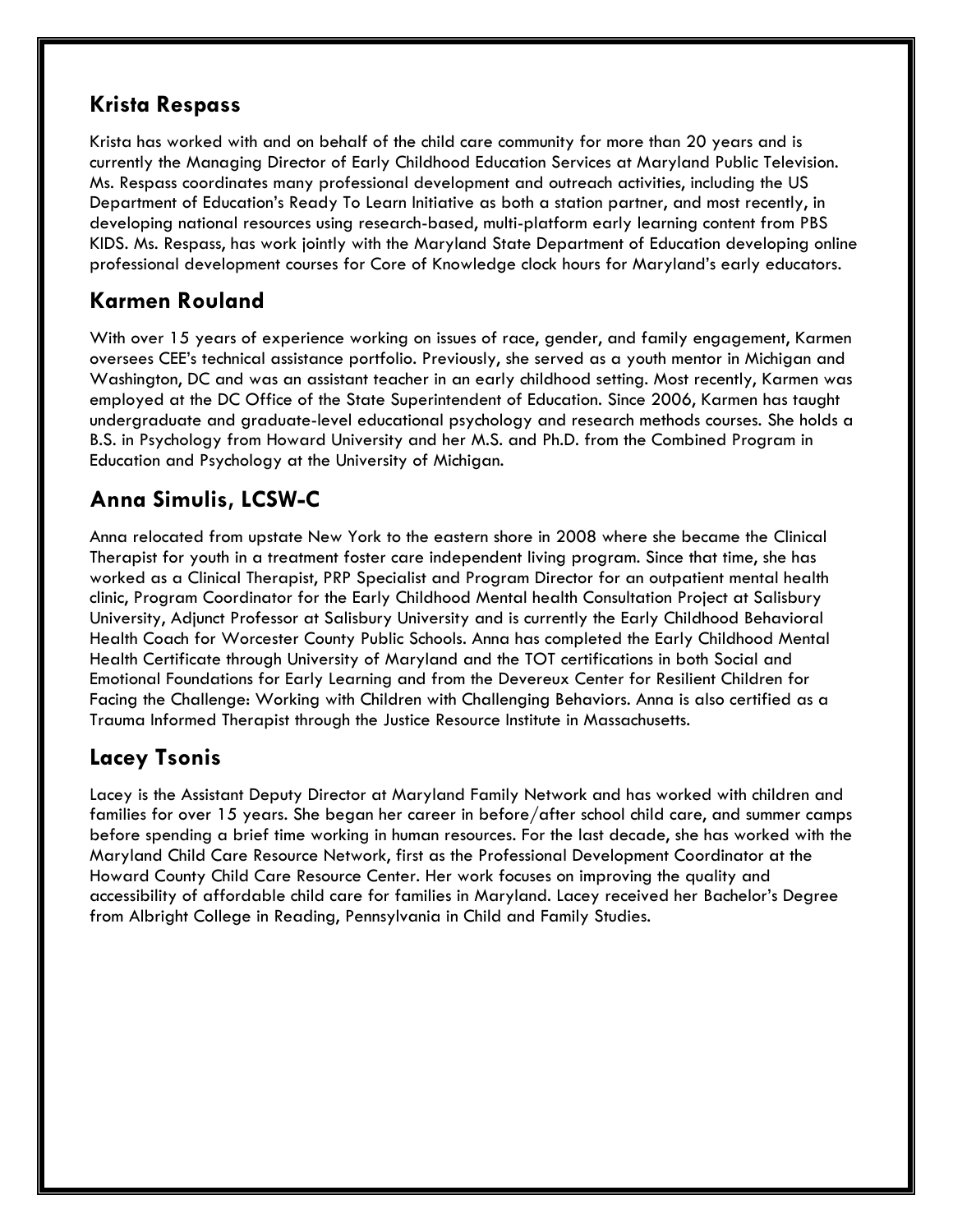